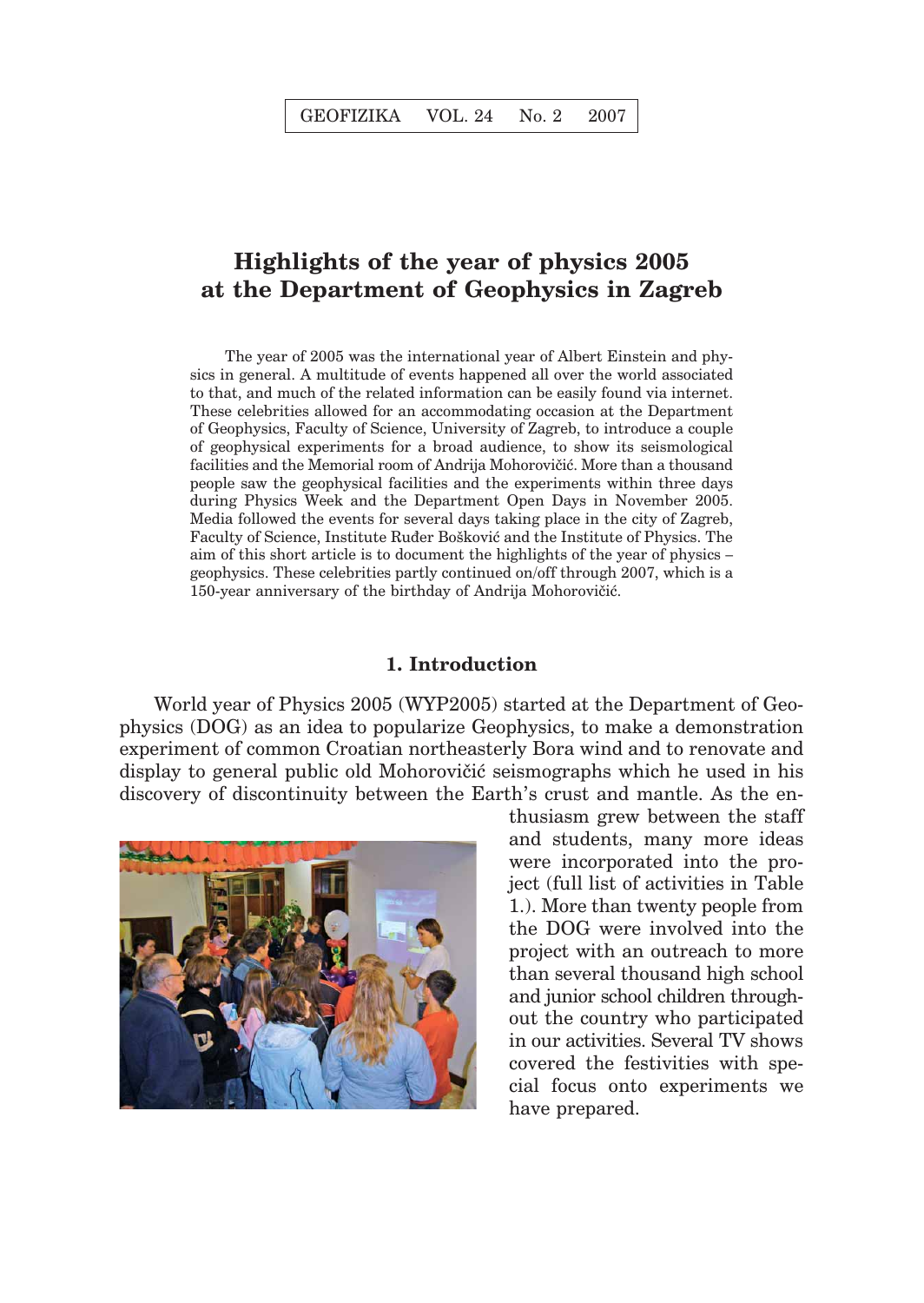## **2. Experiments**

In the end two demonstration experiments were constructed to demonstrate Bora winds and Tsunami wave. Both of them are still in use and regularly performed for the DOG students and high school graduates at annual University Science Fair.

– Hydraulic jump experiment: Cooking Bora winds for children



We constructed a demonstration experiment in geophysical fluid dynamics showing and visualizing hydraulic jump which is a crude but simple and easy to understand model of Adriatic Bora winds. The idea came from the laboratory of Clive Dorman who was more than kind enough to perform experiment for us in his USA lab showing trough internet video streaming the initial setup. For the purpose of performance, we have made a fiberglass tank

with two compartments where larger one was opened at one side. In a closed compartment we have prepared solid  $CO<sub>2</sub>$  as a tracer putting the dry ice into hot water. With one of the sides of smaller compartment, where tracer was prepared, we have managed to control the flow of tracer. As the whole tank was slightly tilted,  $CO<sub>2</sub>$  started to flow, being heavier than air, down to the obstacle which simulated a mountain, e.g. the Mountain of Velebit. On the downside of the »Velebit« a hydraulic jump was generated. With tracer compartment side, we could also make waves that showed how Bora gusts are produced. As a whole, process of preparing  $CO<sub>2</sub>$  tracer looked like cooking. We have used this idea and presented the general public that we are cooking Bora winds for them. To accompany the demonstration, we even prepared a presentation with theoretical background which included detail physical receipt explaining how nature prepares Bora.

Up to now we have »cooked« more than several thousand portions of Bora winds for school kids and general audience and performed experiment in one of the education TV shows at National Croatian Television (HTV).

– Wave experiment: Producing Tsunami

Inspiration for Tsunami experiment was unfortunate event of deadly Christmas Tsunami in Indian Ocean

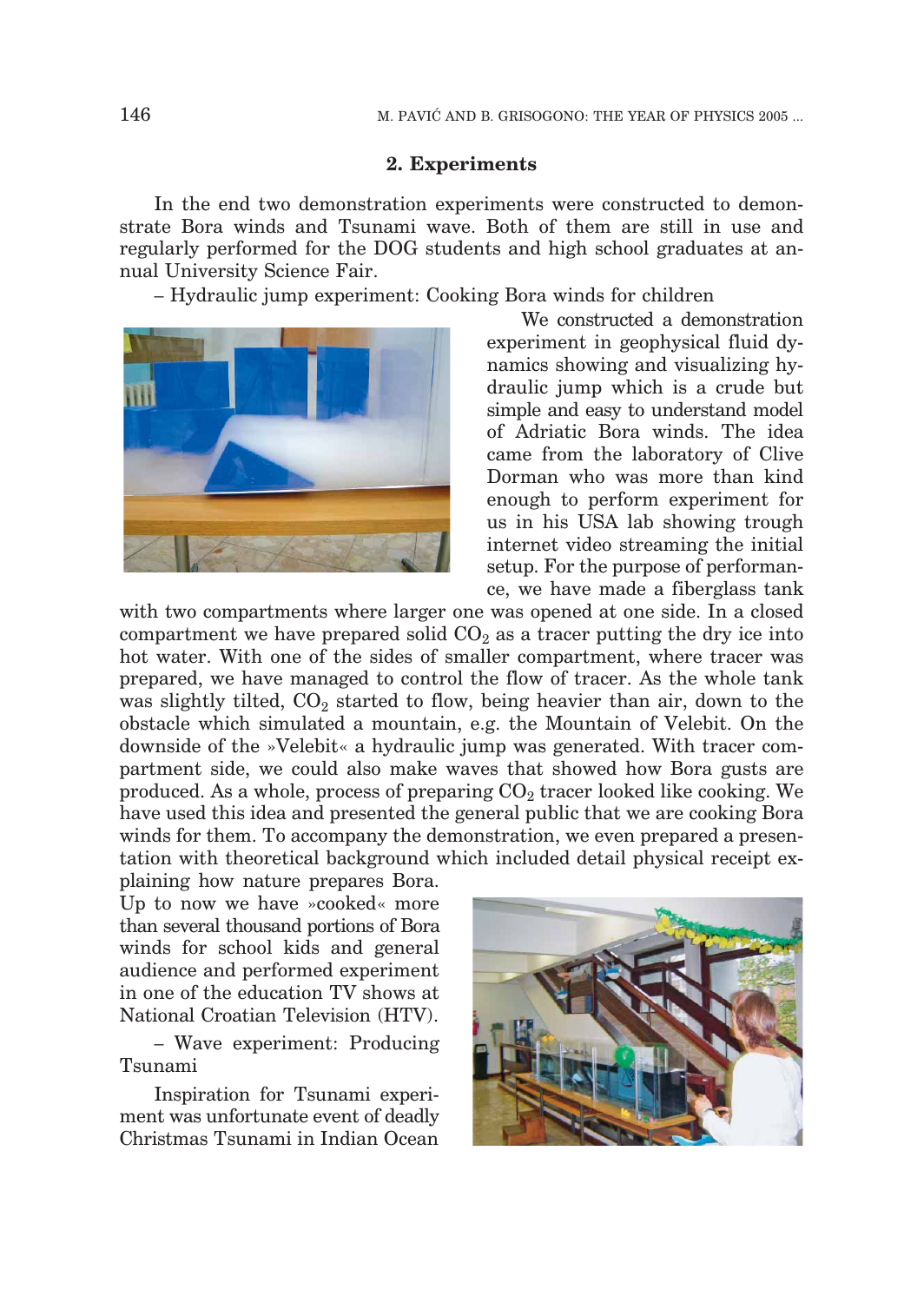in 2004. We wanted to demonstrate general public and to our students how this destructive natural phenomenon, which combines two disciplines studied at DOG (seismology and physical oceanography), is formed. We have constructed elongated water tank (approximation of shallow water) with a slope to show coastal effects of Tsunami wave. The wave was created by putting balloon into water and punching it to simulate crash of



the meteorite into ocean producing Tsunami. The small Tsunami we have created then propagated to the slope, was amplified due to change in depth and finally broke on simulated shore. As within Bora, we have accompanied Tsunami experiment with theoretical background presentation which included results from Adriatic Tsunami wave studies. The experiment turned out to be quite a success, especially with young children, and ended up on multimedia CD which accompanies 8th grade junior school physics textbook.

## **3. Opening of Mohorovičić memorial rooms**

Andrija Mohorovičić legacy at DOG includes not only his scientific work that changed perception of the Earth composition, but also correspondence

|                | DOG activities during WYP2005                                                                                                                          |
|----------------|--------------------------------------------------------------------------------------------------------------------------------------------------------|
| Lectures       |                                                                                                                                                        |
| 1              | M. Orlić: Tsunami, March 2005, Series of lectures »Beauty of Physics«                                                                                  |
| $\overline{2}$ | I. Sović: Lonac na vatri, March 2005, Series of lectures »Beauty of Physics«                                                                           |
| 3              | M. Herak: Zivjeti s potresima, May 2005, Series of popular lectures at University of Zagreb                                                            |
|                | <b>Books</b>                                                                                                                                           |
| 1              | M. Herak, M. Movre, B. Obelić i M. Požek (edt.): I to je fizika, Zbornik popularnih<br>predavanja na Sveučilištu povodom Svjetske godine fizike, 2006. |
|                | <b>Experiments</b>                                                                                                                                     |
| 1              | Hydraulic jump experiment: Cooking Bora winds for children                                                                                             |
| $\overline{2}$ | Wave experiment: Producing Tsunami                                                                                                                     |
|                | WYP2005 Physics Week 07. - 12.11.                                                                                                                      |
| 1              | Opening of Mohorovičić memorial rooms, 09.11.                                                                                                          |
| $\overline{2}$ | DOG open days, $10,-12.11$ . – more than 1000 children visited Department                                                                              |
|                |                                                                                                                                                        |

*Table 1. List of all activities at DOG during WYP2005*